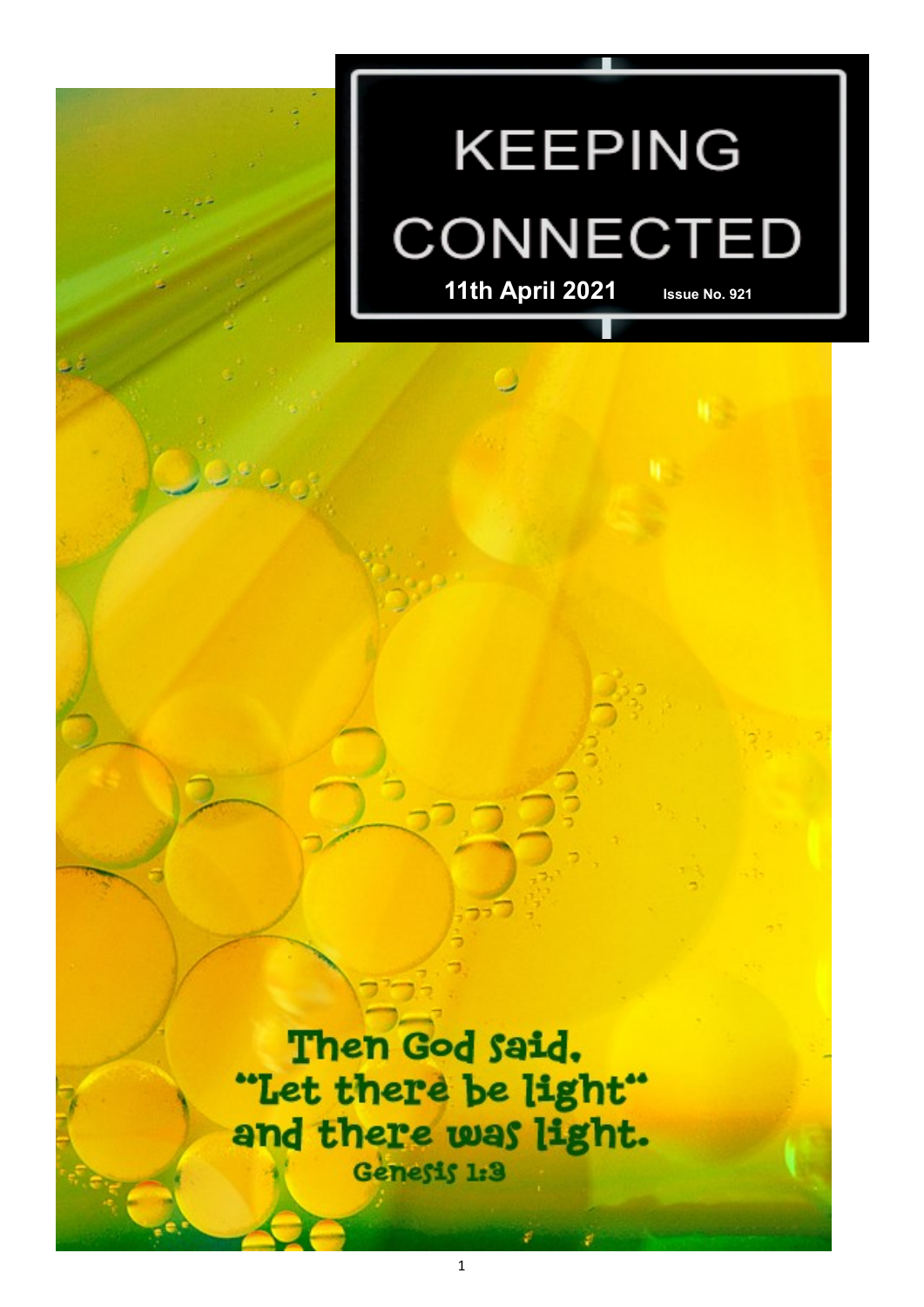#### **[WEEKLY PRAYER ROOM](https://us04web.zoom.us/j/141678796?pwd=VERURTVtcWQzbkZvdXFRMnJpKzg3dz09) [7.30pm Wednesdays / ZOOM ID: 141 678 796 / Usual password](https://us04web.zoom.us/j/141678796?pwd=VERURTVtcWQzbkZvdXFRMnJpKzg3dz09)**

**Support the Mission of the Month – St Paul's Community Food Larder**  See opposite page for details of the story so far!! Find out more by joining us at our **virtual coffee morning**:

# **Saturday April 10 at 10.30 on Zoom -**

**Jo Connett will update us on the St Paul's Community Larder** 



**[https://us02web.zoom.us/j/87286367757?](https://us02web.zoom.us/j/87286367757?pwd=d1RRYTVWNG5SMUNDMUhoRmY2RlNBUT09) [pwd=d1RRYTVWNG5SMUNDMUhoRmY2RlNBUT09](https://us02web.zoom.us/j/87286367757?pwd=d1RRYTVWNG5SMUNDMUhoRmY2RlNBUT09) Meeting ID: 872 8636 7757 usual password**



If you would like to give an outright donation and add gift aid, please contact Dominie Burns Or buy a delicious homemade cake or preserve, all proceeds to Community Food Larder Here is what is on offer this week: -

#### **CAKES**

**Banana Bread** contact Mary Orchard 01752 668564 **Classic Victoria Sandwich and/or Ginger Cake** Sheila Tigwell 01752 651515 **Cup Cakes** contact Rosemary and Chris Tremaine 01752 263217 **Flapjacks** contact Anne Tillett 07717 37874 **Fruit cake, Chocolate cake, Crab Apple Jelly** Aileen Nuttall 01752 224400 **Lemon Drizzle Cake** contact Dominie Burns 01752 665446 **Teabread** contact Ginnie Serpell 01752 261751 **Tiffin Slices, carrot cake** contact Linda Wheeler 01752 227003 **Walnut and Banana Loaf with frosted Icing** contact Janet Asman 01752 771067 **PRESERVES**

Marmalade, jam or chutney contact Dominie Burns 01752 665446 *Specially recommended Cinnamon and Apple Jam*

Please ring the donor to order and arrange collection or delivery.

Would you like to join the list and be 'a cake donor'? - please contact Linda.

Along with supporting the Mission of the Month this will help us to keep in touch. Any queries: Contact Linda Wheeler 01752 227003 or Dominie Burns 01752 665446

**£445 raised for Bible Society in March. Thank you for your support.**

### **YOU TUBE SUNDAY SERVICE STREAMING LINK <https://www.youtube.com/channel/UCqTPdwPeUXD1TIFuG76xLfg>**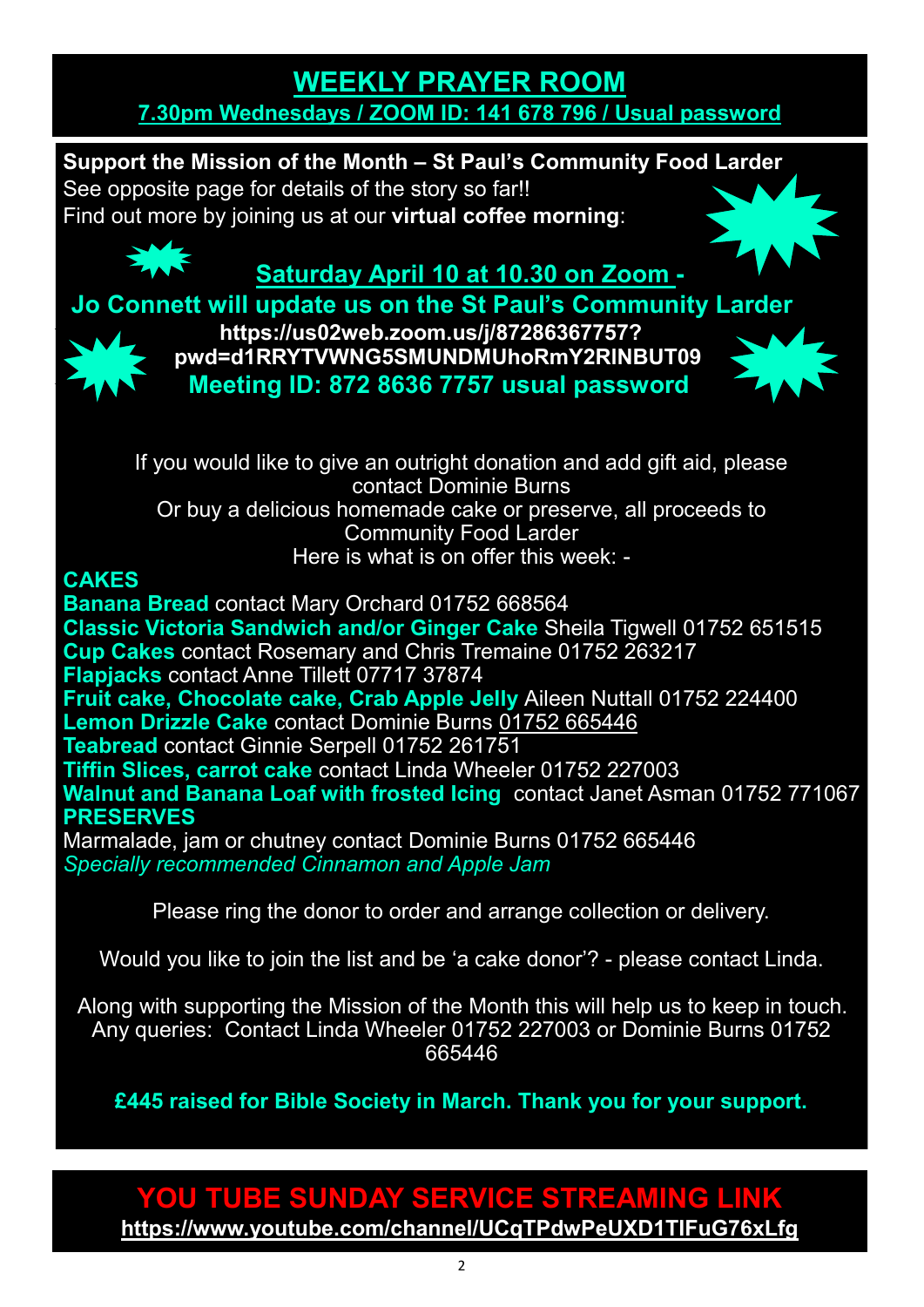#### **MAGAZINE LINK <https://www.emmanuelplymouth.co.uk/Publisher/File.aspx?ID=278878>**

#### **ST PAUL'S COMMUNITY LARDER**

One year since the coronavirus lockdown, we look back with thankfulness and praise for all the good work that has been done and continues to be done through food aid from our church.



The human cost of the pandemic has been immeasurable. Yet so has the generosity and compassion to support the project operating from St Paul's.

I thought that I would share with you all the figures that we have collated after a year.

#### **Emergency Food parcels**

**410** Delivered to families referred for immediate help. (Referrals from High View, Laira Green and Lipson Vale Primary schools)

#### **Christmas Hampers**

**60** Delivered to school referrals and our own community

#### **St Paul's Community Larder**

- **220 bags** Anyone in need can come to church on a Tuesday and pick up a bag of food. We also offer prayer and pastoral support.
	- > For the past year, we give thanks through it all that God has been with us.

> We pray that God will strengthen us all to step up and step out further.

> > We ask that your kingdom come and your will be done.

> > Jo Connett

# **WEBSITE LINK <https://www.emmanuelplymouth.co.uk/>**

**nmunity Larder**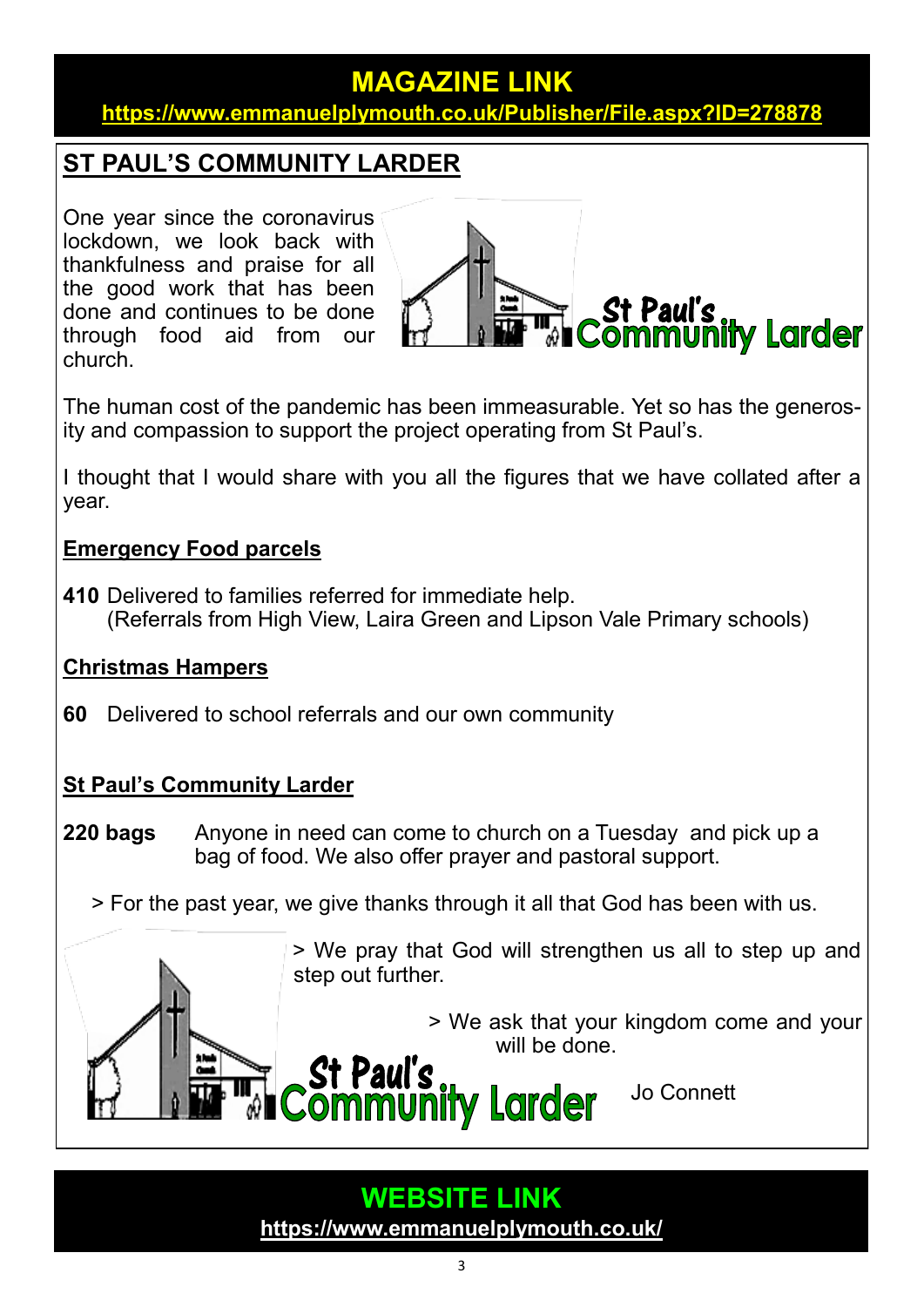#### **[WEEKLY PRAYER ROOM](https://us04web.zoom.us/j/141678796?pwd=VERURTVtcWQzbkZvdXFRMnJpKzg3dz09) [7.30pm Wednesdays / ZOOM ID: 141 678 796 / Usual password](https://us04web.zoom.us/j/141678796?pwd=VERURTVtcWQzbkZvdXFRMnJpKzg3dz09)**

# **SERVICES**

# **ON SUNDAYS:**

- **Note: 10@10 is no longer happening, now that the children are beginning to resume regular Sunday morning provision.**
- **10.00am Face-to-face service at St Paul's**
- **10.30am Our main gathering together – on [Facebook GoLive](https://www.facebook.com/emmanuelwithstpauls/)' or [YouTube](https://www.youtube.com/channel/UCqTPdwPeUXD1TIFuG76xLfg)** *Although this is mainly an online gathering, you may attend this Sunday if you are happy to adhere to restrictions This week, we will be catering for the needs of families during the service, and would love to see children in church if you feel comfortable bringing them along.*
- **9.00pm A short service of [Compline](https://www.emmanuelplymouth.co.uk/Publisher/File.aspx?ID=259665) on [Facebook](https://www.facebook.com/emmanuelwithstpauls/) 'Go Live' (available after as recording too)**

#### **ALL OTHER DAYS:**

**9.00am Monday – Saturday**, **Morning prayers at [Facebook](https://www.facebook.com/emmanuelwithstpauls/) 'Go Live'**

**10.30am Wednesday 10.30 Short agape service on [Zoom](https://us02web.zoom.us/j/87669471222?pwd=amNNVGJ4QmtIeFhlTlFmRTRTV29ndz09)** *We are hoping to be able to open the church for in-person attendance in addition to the Zoom—please phone the office to check first.*

**9.00pm Every day, [Compline](https://www.emmanuelplymouth.co.uk/Publisher/File.aspx?ID=259665) will be on the [Emmanuel and St](https://www.facebook.com/emmanuelwithstpauls/)  Paul'[s Facebook page](https://www.facebook.com/emmanuelwithstpauls/) 'Go Live' and available afterwards as a recording.**

# **HAVE YOU READ IT YET?...**

The parish magazine is on the website, click the link above and find out about stories of faith, stories of mission and the beginnings of new chapters!

**YOU TUBE SUNDAY SERVICE STREAMING LINK <https://www.youtube.com/channel/UCqTPdwPeUXD1TIFuG76xLfg>**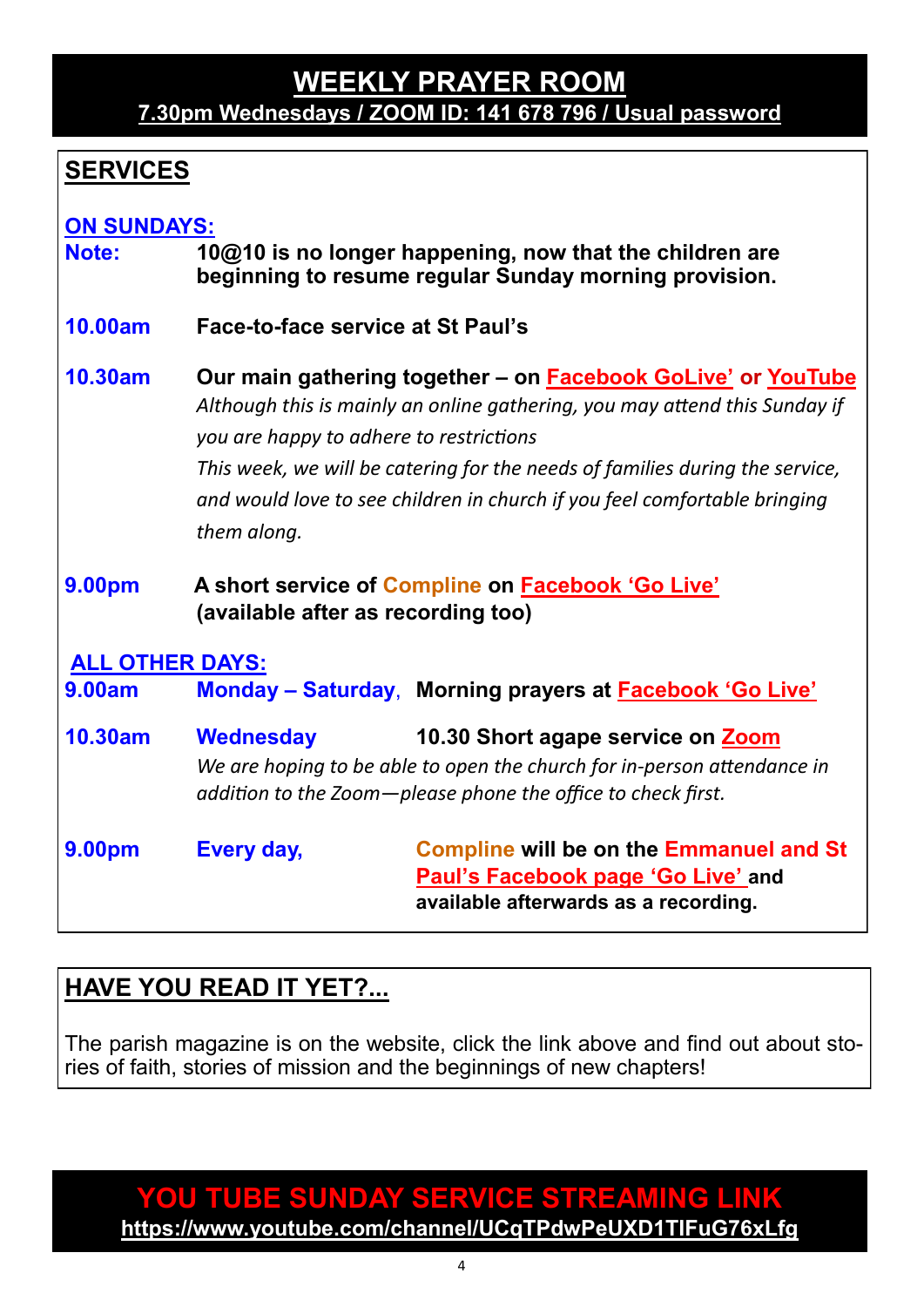**<https://www.emmanuelplymouth.co.uk/Publisher/File.aspx?ID=278878>**

# **QUOTE**

The quote below came up during the penultimate Lent Course session, and I have been asked to publish it as a result

Edinburgh Missionary Conference of 1910.

*"We have lost the eternal youthfulness of Christianity and have aged into calculating manhood. We seldom pray in earnest for the extraordinary, the limitless, the glorious. We seldom pray with real confidence for any good to the realization of which we cannot imagine a way. And yet we suppose ourselves to believe in an infinite Father."*

# **SCAM WARNING**

There is a scam email going around. There have been cases where it looks like the email has come from a member of our congregations - including Kay, Keith and Karl. It mentions amazon vouchers and requires a pin number. Please ignore it and delete it - it has been titled 'Good Morning' and 'Request'. There maybe others

# **VIRTUAL COFFEE MORNING**

**St Paul's Community Food Larder.**  Saturday April 10 at 10.30 on zoom Jo Connett will update us on the St Paul's Community Larder **[https://](https://us02web.zoom.us/j/87286367757?pwd=d1RRYTVWNG5SMUNDMUhoRmY2RlNBUT09) [us02web.zoom.us/j/87286367757?](https://us02web.zoom.us/j/87286367757?pwd=d1RRYTVWNG5SMUNDMUhoRmY2RlNBUT09) [pwd=d1RRYTVWNG5SMUNDMUhoR](https://us02web.zoom.us/j/87286367757?pwd=d1RRYTVWNG5SMUNDMUhoRmY2RlNBUT09) [mY2RlNBUT09](https://us02web.zoom.us/j/87286367757?pwd=d1RRYTVWNG5SMUNDMUhoRmY2RlNBUT09)** Meeting ID: 872 8636 7757 usual password



WEEKLY

**WEBSITE LINK <https://www.emmanuelplymouth.co.uk/>**